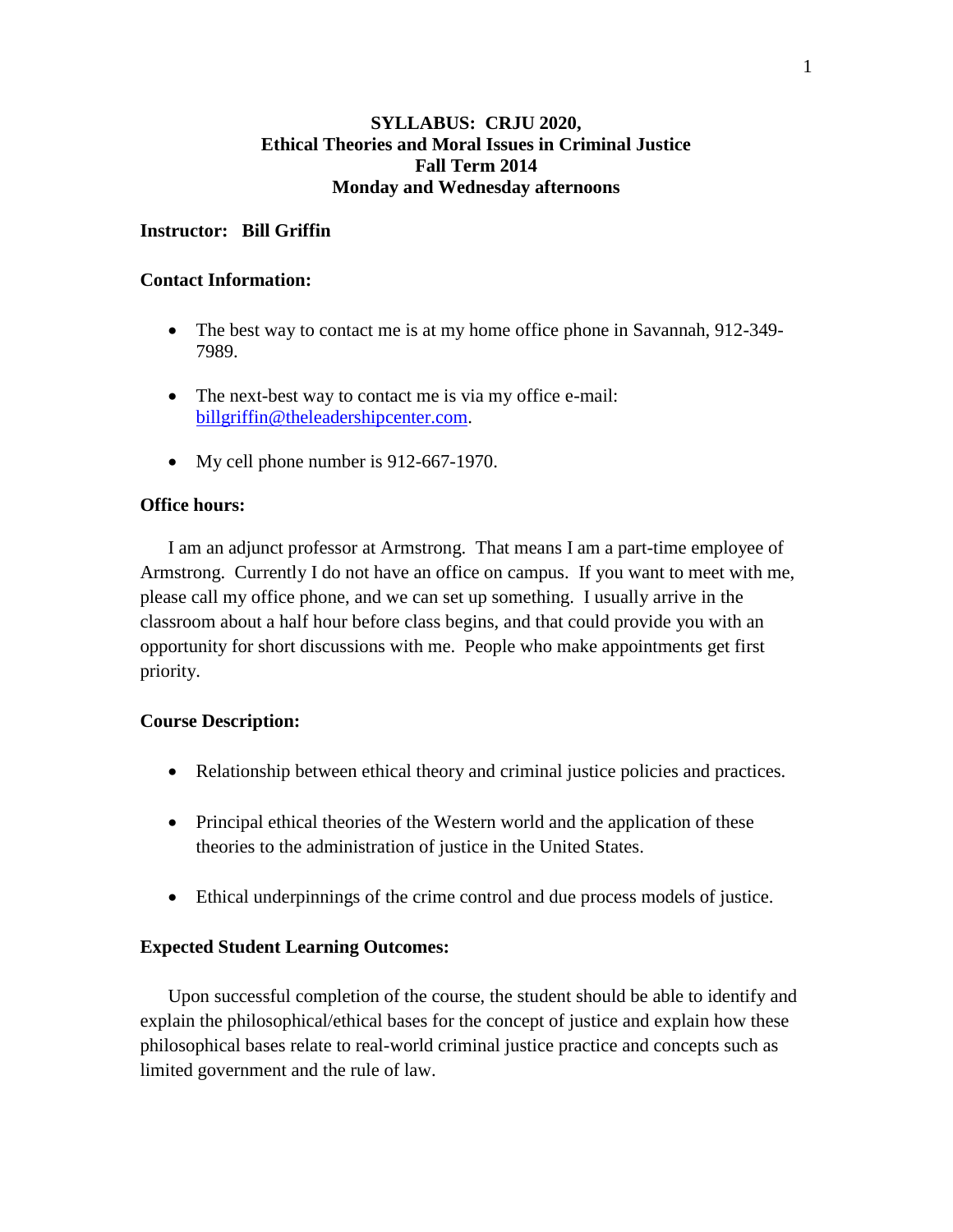As a Core course, certain general education outcomes will be achieved:

- 1. Students will produce organized communication that develops analytical arguments and meets conventional standards of composition.
	- Measured by essays and by presentations accompanied by coherent and complete written outline of points to be covered.
- 2. Students will critically evaluate the relationship between ethical theories and culture, and students will analyze global multicultural issues among diverse realms of societies.
	- Measured by essays and comprehensive testing of material.
- 3. Students will analyze the complexity of human behavior, considering how historical, economic, political, or social relationships develop, persist, or change.
	- Measured by essays and comprehensive testing of material.
- 4. Students will effectively analyze and synthesize arguments in support of conclusions.
	- Measured by essays.

## **Textbook:**

Albanese, Jay s., *Professional Ethics in Criminal Justice, Being Ethical when no one is Looking*. Third edition, 2012. Prentiss Hall, Pearson Education, New Jersey. Paperback. ISBN 13: 978-0-13-137565-9. ISBN 10: 0-13-137565-2. Students must bring the textbook to each class session. If an electronic edition of the textbook is available, students may purchase it instead of the hard copy, but they must bring their computer to class.

#### **Attendance Policy:**

Students are expected to be present and on time for all scheduled class sessions. Students will receive a score of zero on any examinations, quizzes or student presentations they miss, unless they have been expressly excused in advance by the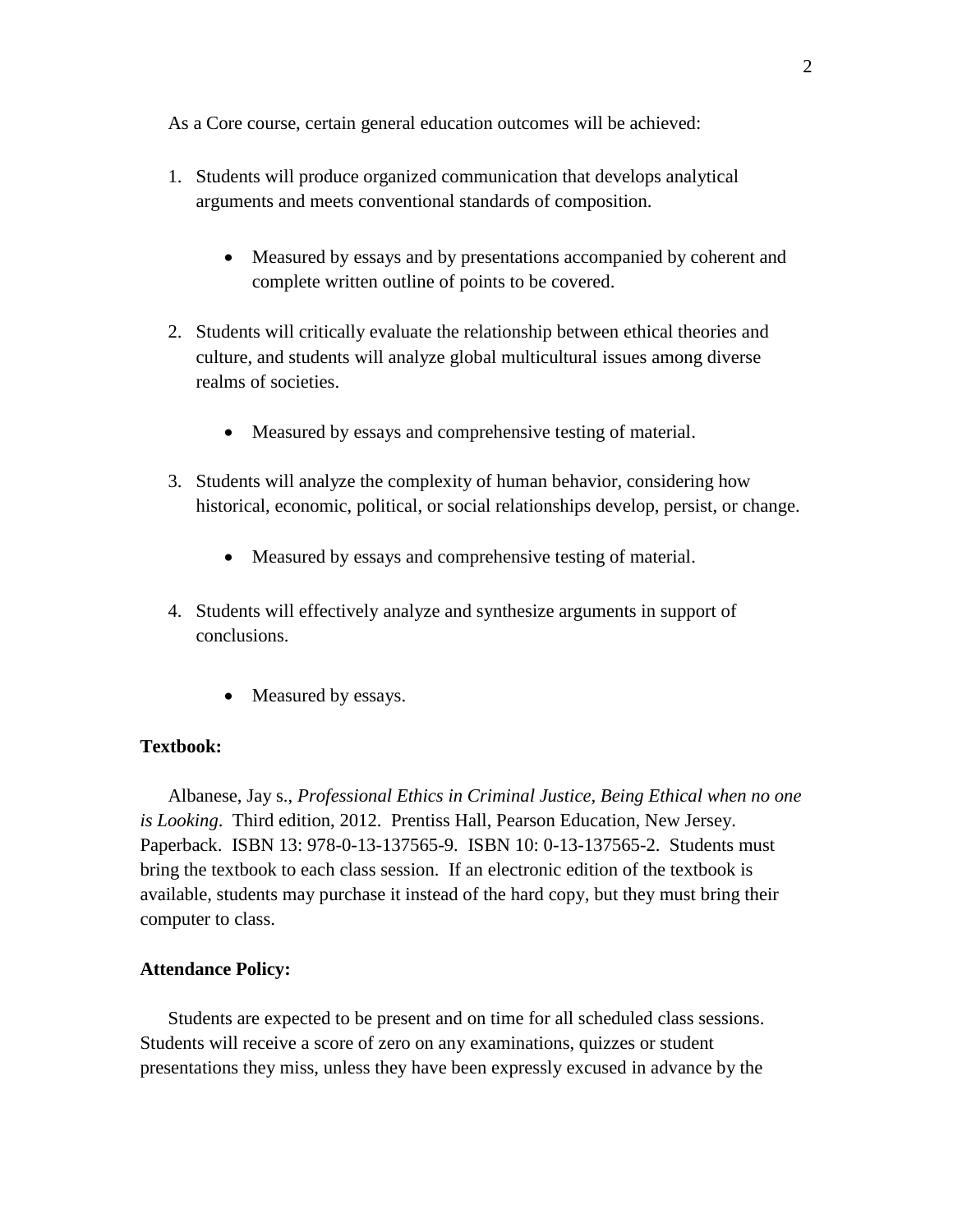instructor. Note that students missing classes are responsible for any and all material presented, discussed or referenced in class.

If you expect to miss class, you should contact the instructor via phone or e-mail and provide a message like the following: "Professor Griffin, I will be unable to attend class on Monday afternoon, because I will be undergoing a medical procedure. Please let me know what I need to do to make up for the missed class. I expect to be back in class on Wednesday afternoon."

### **Classroom Decorum:**

Mutuality of respect and consideration are the touchstones of civil discourse. Within these parameters, engaged and intellectually lively discussion of course topics is strongly encouraged by the instructor. Disruptive or inappropriate conduct in discussions or otherwise in class will not be tolerated, but will be addressed immediately and harshly.

Upon entering the classroom, students will turn off any cell phones and other nonmedical electronic devices. Students will remove earphones and ear buds before the class discussions begin. In addition, such devices will remain out of sight for the entire class period. Texting or use of internet/email in class is disrespectful to the instructor and the class. Students may use computers to take notes and use electronic versions of the textbook.

### **Seminar Format:**

I have found that ethics courses are more interesting if a seminar format is used instead of lecture format. Thus, students are expected to talk in our lass. In fact, students are expected to present a significant amount of the material and lead some of the discussions. When the syllabus or assignment language says, "Come to class prepared to discuss," that means the student has done enough reading, analysis and writing to be able to lead a discussion in class.

#### **Personal Philosophies:**

There is a school of thought that says "College courses should present information, not opinions." That rule simply can't be applied to a class on ethics, because ethics is mostly about opinions and how we develop opinions. So we will all use the following ground rule: *The instructor does not expect you to agree with his opinions, but he will share them with the class because that helps get a discussion going. Likewise, the instructor wants you to express your opinions in class, whether or not he agrees with you.*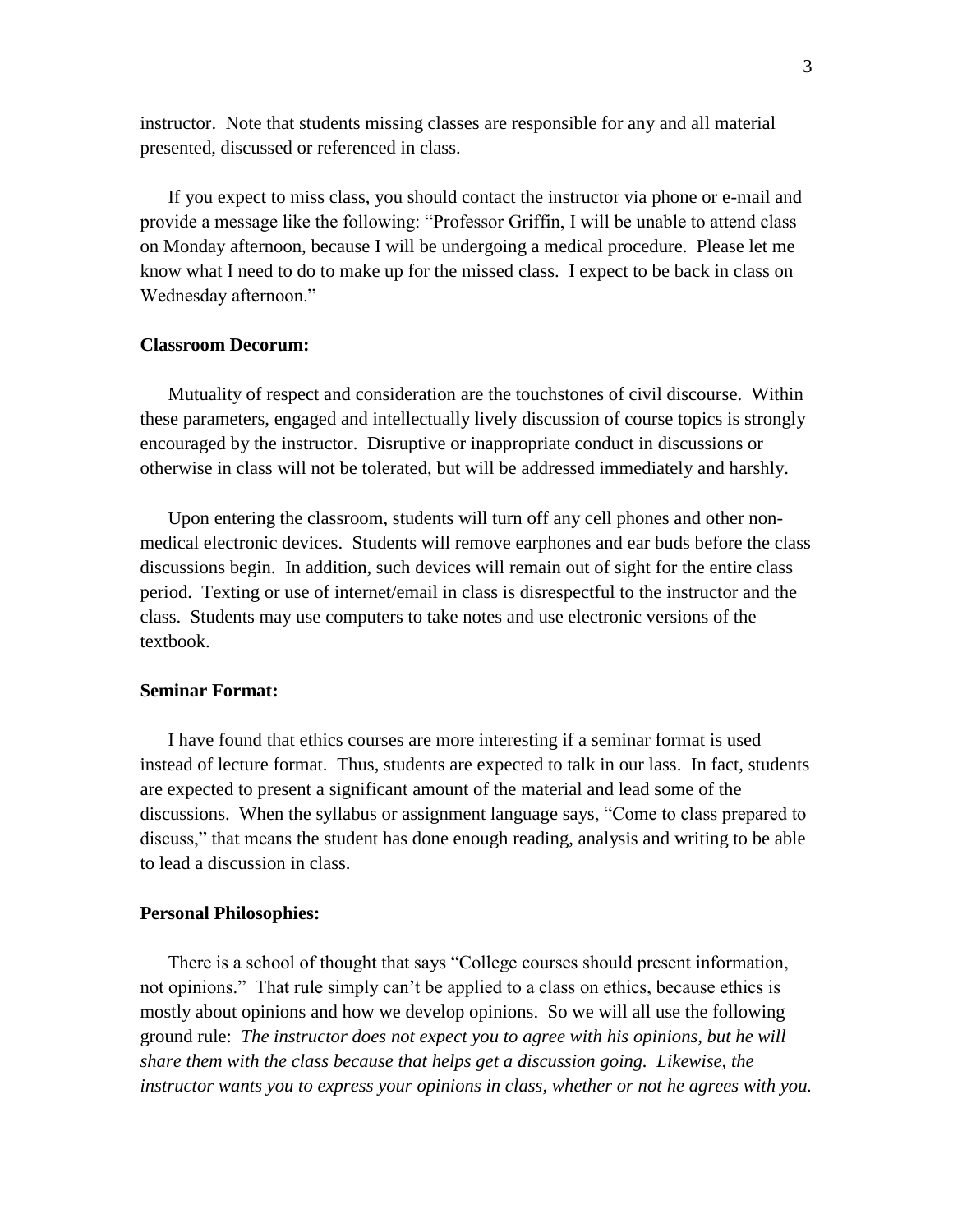*Everyone is required to be polite and open minded when other people talk and present their ideas and opinions.*

Because some of our ideas about ethics come from religious teachings, we will sometimes be discussing religion. I am interested in religion, and I read about religion, but I am not a religious person. In believe that religion is important, because many people want religion to be part of their lives. So I defend people's right to practice their religion. During our country's history, between 40 and 60 percent of the population (say, about half) have actively practiced religion in some form. That also means about half of our population does not actively practice any religion. When we talk about "freedom of religion," I define that as a person's right to choose whether or not to be religious, and, if so, to select a form of religion that suits them. I believe that religion is a very personal thing.

### **Course Requirements:**

Most of your course grade will be determined by writing assignments. Most of these can be completed away from class, but we may complete some in class (i.e., they will be treated as tests).

If students decide to work as a team to prepare writing assignments, their team may include no more than two people. If the team project is a writing assignment, put both people's names on the paper. Turn in only one paper for each team. Both people will earn the same grade.

### **Format Guidelines:**

Put the writing assignment number and the student's full name on each paper (e.g., "WA-2, Kari Jagozinski"). Put your name on each page. Use the American Psychological Association (APA) format guide, which is the standard used by most departments at Armstrong. Everything should be prepared on a computer and printer. Use 12-point size type font. Use Times New Roman font. Double space everything. Number your pages. A typical page will be about 300 words. Thus, if I ask you to write a 300-word paper, that means about one page double spaced. If I ask you to prepare a 600-word paper, that means two pages double spaced. If you cite references in a writing assignment, include an in-text citation and provide a reference list with full information that allows the reader to find the reference. Turn in a hard copy of each writing assignment.

#### **Grading:**

Most of student grades will be based on the ability to learn the material and apply it. The biggest factor in grading writing assignments ("WAs") is whether the instructor can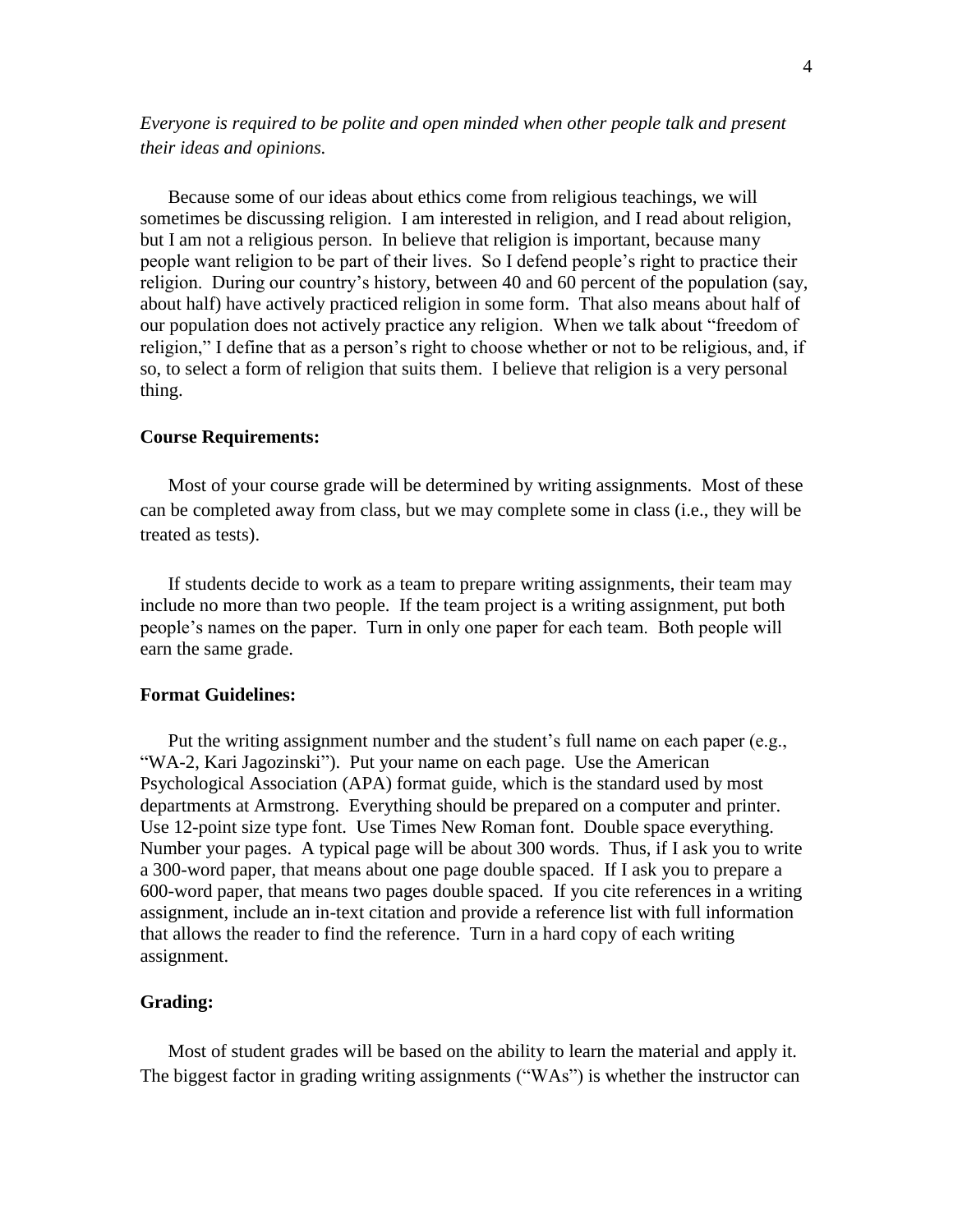understand what the student has written. I call this "comprehensibility." If I do not understand what you have written, you will not earn a high grade.

This is not an English course, so I do not expect to grade your papers in the way that an English professor would; however, I do expect your writing assignments to be neat and professional looking. I recommend you use the following quality standard: *Students should try to produce high quality work, something they would be comfortable submitting to their boss at a professional workplace.*

Students will be graded on tests (if we have any).

Students will also be graded on class participation.

### **Guest Speakers**:

An effort will be made to recruit guest speakers for the class. Guest speakers are usually an excellent supplement to the material provided by the professor and the textbook. When the guest speaker is in the classroom, students are encouraged to ask questions. Remember that the professor promises these speakers that they will be talking to a friendly audience. Students should view these guest speakers as "friends of Armstrong." Also, students should understand that guest speakers are possible future employers for Armstrong students. For example, if a student is looking for an internship, the student should discuss this with the speaker one-on-one after class, and give them contact information. The student should give the speaker a resume if the student is looking for work in the speaker's area of specialization. If the student does not have a resume, the professor can help draft one.

### **Projected Order of Topics/Assignments**

#### **Week 1:**

- **C**ourse expectations, Greeting Letter, Syllabus, personal introductions, personal goals for the course.
- Assignment: Read the Greeting Letter and bring any questions to class on Wednesday of Week 1.
- Assignment: Read the Syllabus and bring any questions to class on Wednesday of Week 1.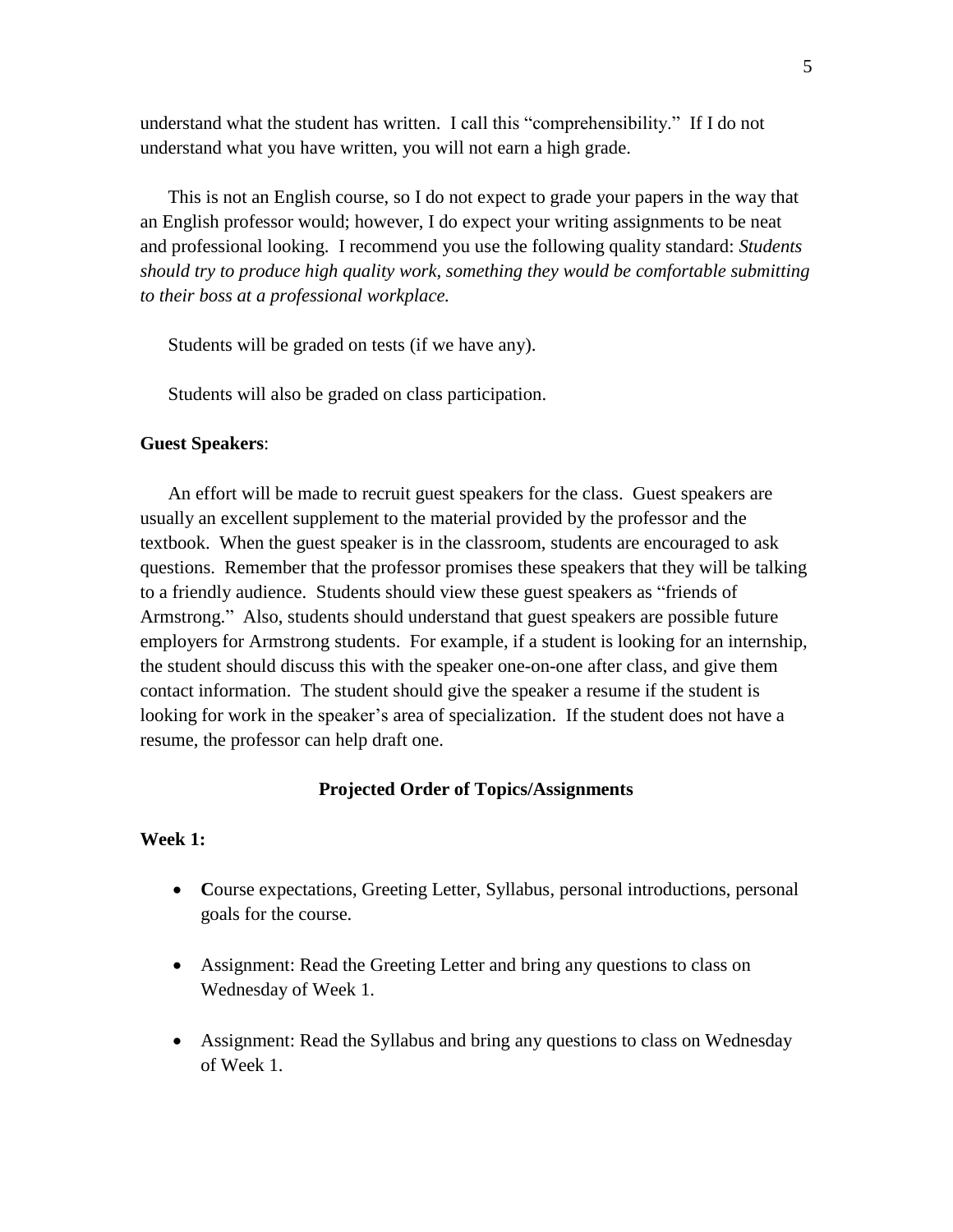- Assignment: Complete the Student Bio form. Submit it at the beginning of class on Wednesday of Week 1.
- Writing Assignment 1 (WA-1): Write a 300-word paper on your goals for the course. It will respond to the following question. *You have enrolled in this course, and you will be investing significant time into it. What are your goals for the course? What do you hope to have learned/ accomplished by the end of the term? What resources do you plan to use (e.g., instructor, Internet, college library, interviews of professionals)? What are you willing to invest in this course to achieve the goals that you have set?* Come to class prepared to discuss on Monday of Week 2. Submit at the conclusion of class. At the end of the term you will be writing a short paper that evaluates whether or not you achieved your goals. You can score up to 10 points on this assignment.

# **Week 2:**

Chapter 1. Prior to Monday of Week 2, read all of Chapter 1. Come to class prepared to discuss.

WA-2. Write a 300-word summary of Chapter 1. Submit it at the end of class on Monday of Week 2. You can score up to 10 points on this assignment.

## **Week 3:**

Chapter 2. Prior to Monday of Week 3, read all of Chapter 2. Come to class prepared to discuss.

WA-3. Write a 300-word summary of Chapter 2. Submit it at the end of class on Monday of Week 3. You can score up to 10 points on this assignment.

## **Week 4**:

Chapter 3. Prior to Monday of Week 4, read all of Chapter 3. Come to class prepared to discuss.

WA-4. Write a 300-word summary of Chapter 3. Submit it at the end of class on Monday of Week 4. You can score up to 10 points on this assignment.

## **Week 5:**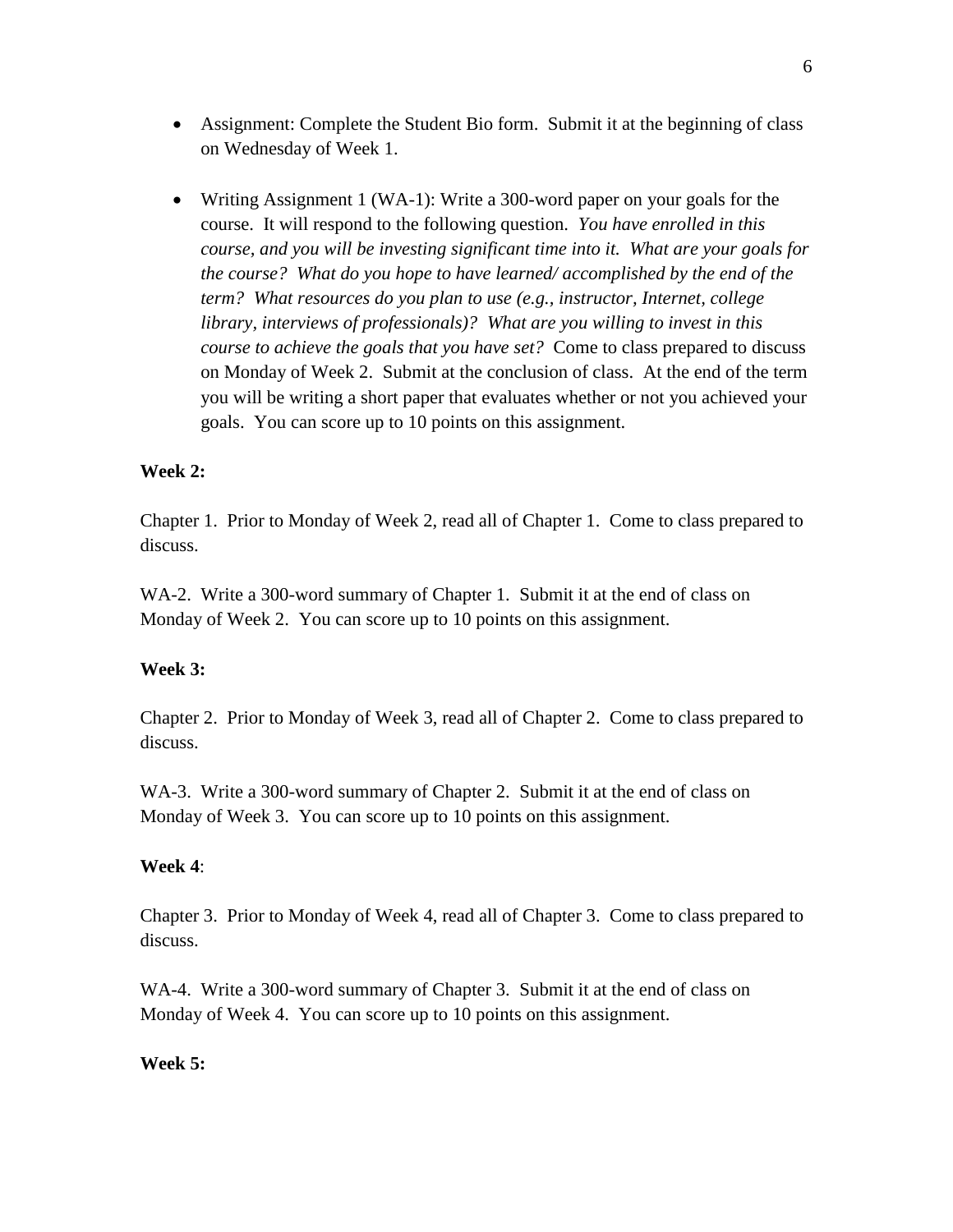Chapter 4. Prior to Monday of Week 5, read all of Chapter 4. Come to class prepared to discuss.

WA-5. Write a 300-word summary of Chapter 4. Submit it at the end of class on Monday of Week 5. You can score up to 10 points on this assignment.

# **Week 6:**

Chapter 5. Prior to Monday of Week 6, read all of Chapter 5. Come to class prepared to discuss.

WA-6. Write a 300-word summary of Chapter 5. Submit it at the end of class on Monday of Week 6. You can score up to 10 points on this assignment.

# **Week 7:**

Chapter 5, continued.

WA-7. Write a 600-word paper on a topic connected with Chapter 5 (TBD). Come to class prepared to discuss on Monday of Week 7. Submit at the end of class on Wednesday of Week 7. You can score up to 30 points on this assignment.

# **Week 8:**

Chapter 6. Prior to Monday of Week 8, read all of Chapter 6. Come to class prepared to discuss.

WA-8. Write a 300-word summary of Chapter 6. Submit it at the end of class on Monday of Week 8. You can score up to 10 points on this assignment.

# **Week 9:**

Chapter 6, continued.

WA-9. Write a 600-word paper on a topic connected with Chapter 6 (TBD). Come to class prepared to discuss on Monday of Week 9. Submit at the end of class on Wednesday of Week 9. You can score up to 30 points on this assignment.

# **Week 10:**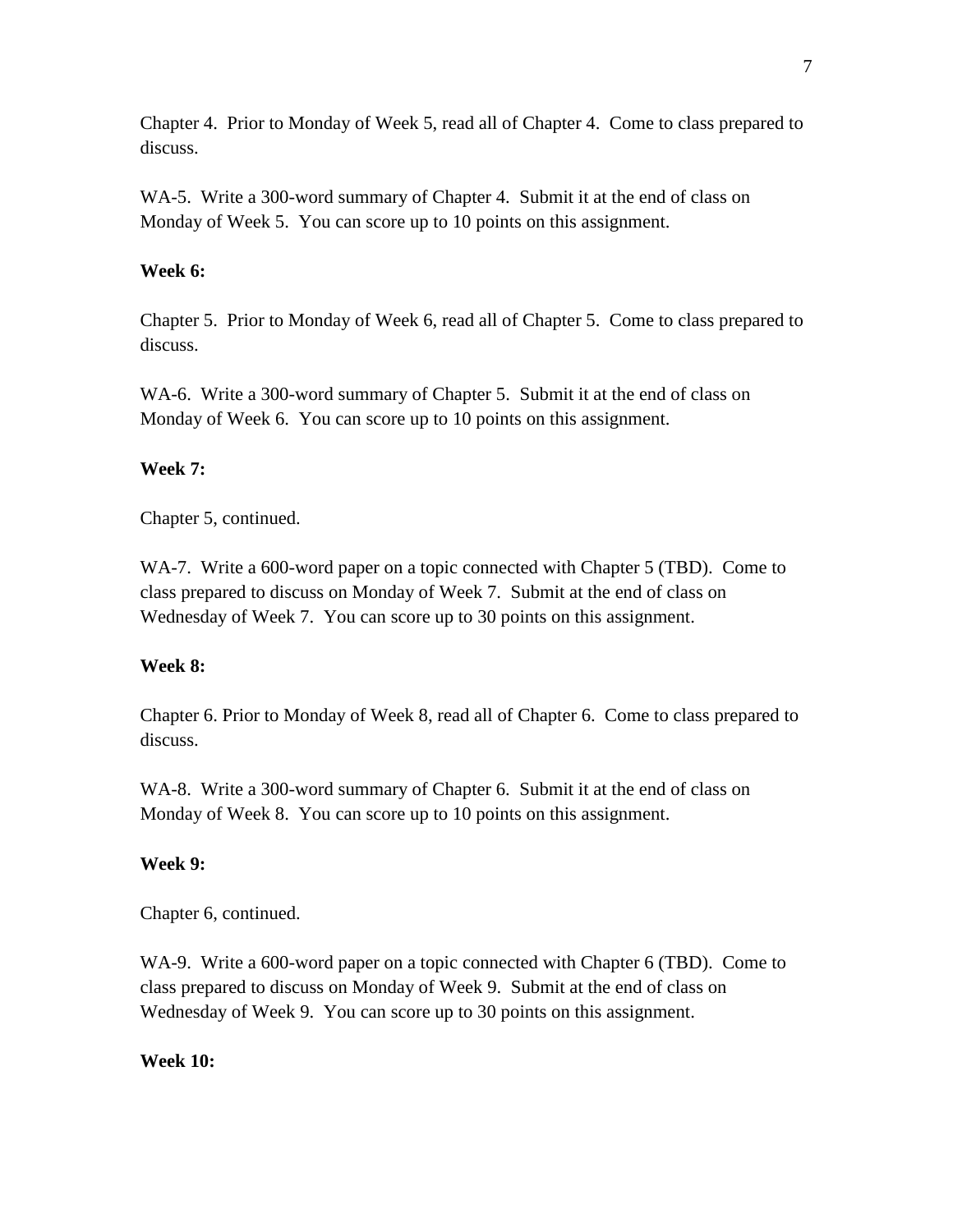Chapter 7. Prior to Monday of Week 10 read all of Chapter 7. Come to class prepared to discuss.

WA-10. Write a 300-word summary of Chapter 7. Submit it at the end of class on Monday of Week 10. You can score up to 10 points on this assignment.

## **Week 11**

Chapter 7, continued.

WA-11. Write a 600-word paper on a topic connected with Chapter 7 (TBD). Come to class prepared to discuss on Monday of Week 11. Submit at the end of class on Wednesday of Week 11. You can score up to 30 points on this assignment.

## **Week 12:**

Chapter 8**.** Prior to Monday of Week 10 read all of Chapter 8. Come to class prepared to discuss.

WA-12. Write a 300-word summary of Chapter 8. Submit it at the end of class on Monday of Week 12. You can score up to 10 points on this assignment.

WA-13. Write a 600-word paper on a topic connected with Chapter 8 (TBD). Come to class prepared to discuss on Monday of Week 13. Submit at the end of class on Wednesday of Week 14. You can score up to 30 points on this assignment.

## **Week 13**:

Chapter 9. Prior to Monday of Week 13 read all of Chapter 9. Come to class prepared to discuss.

WA-14. Write a 300-word summary of Chapter 9. Submit it at the end of class on Monday of Week 13. You can score up to 10 points on this assignment.

## **Week 14:**

Chapter 10. Prior to Monday of Week 10 read all of Chapter 10. Come to class prepared to discuss.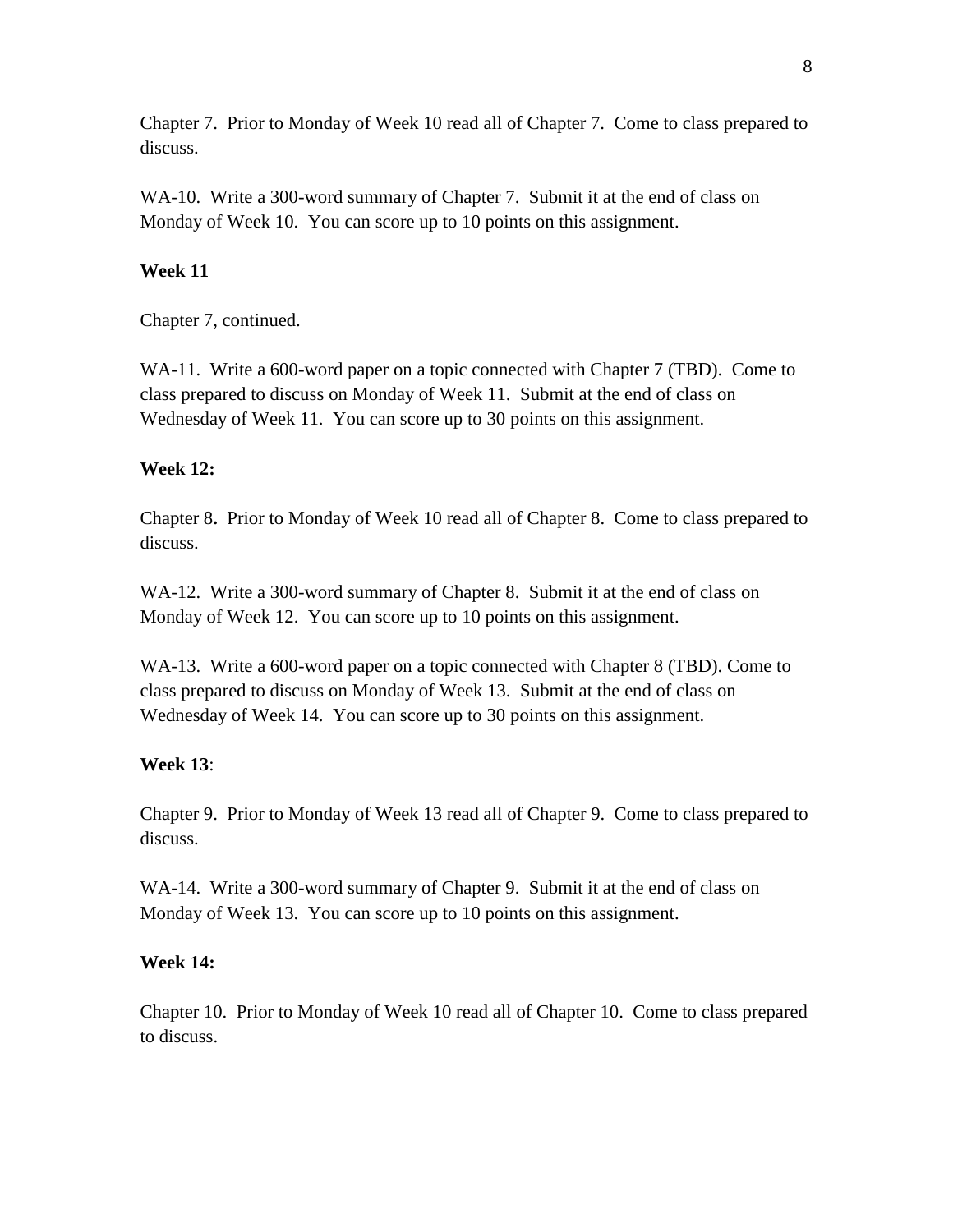WA-15. Write a 300-word summary of Chapter 10. Submit it at the end of class on Monday of Week 14. You can score up to 10 points on this assignment.

WA-16. Assignment due on Wednesday of Week 14. You will write a 300-word recap of the course and how you did with respect to your goals. It will respond to the following question. *You have invested 14 weeks and perhaps 70 hours of your time in this course. At the beginning of the course, you wrote a 300-word statement of your goals. Now, looking back, have you achieved your goals? If so, how did you succeed? If not, what happened that prevented you from succeeding? Were you able to invest as much effort in the course as you had planned? What resources did you use? Would the course have*  been more effective for you if the university and the instructor had organized it *differently? Please explain.* You can score up to 10 points on this assignment.

**Week 15:**

Final Exam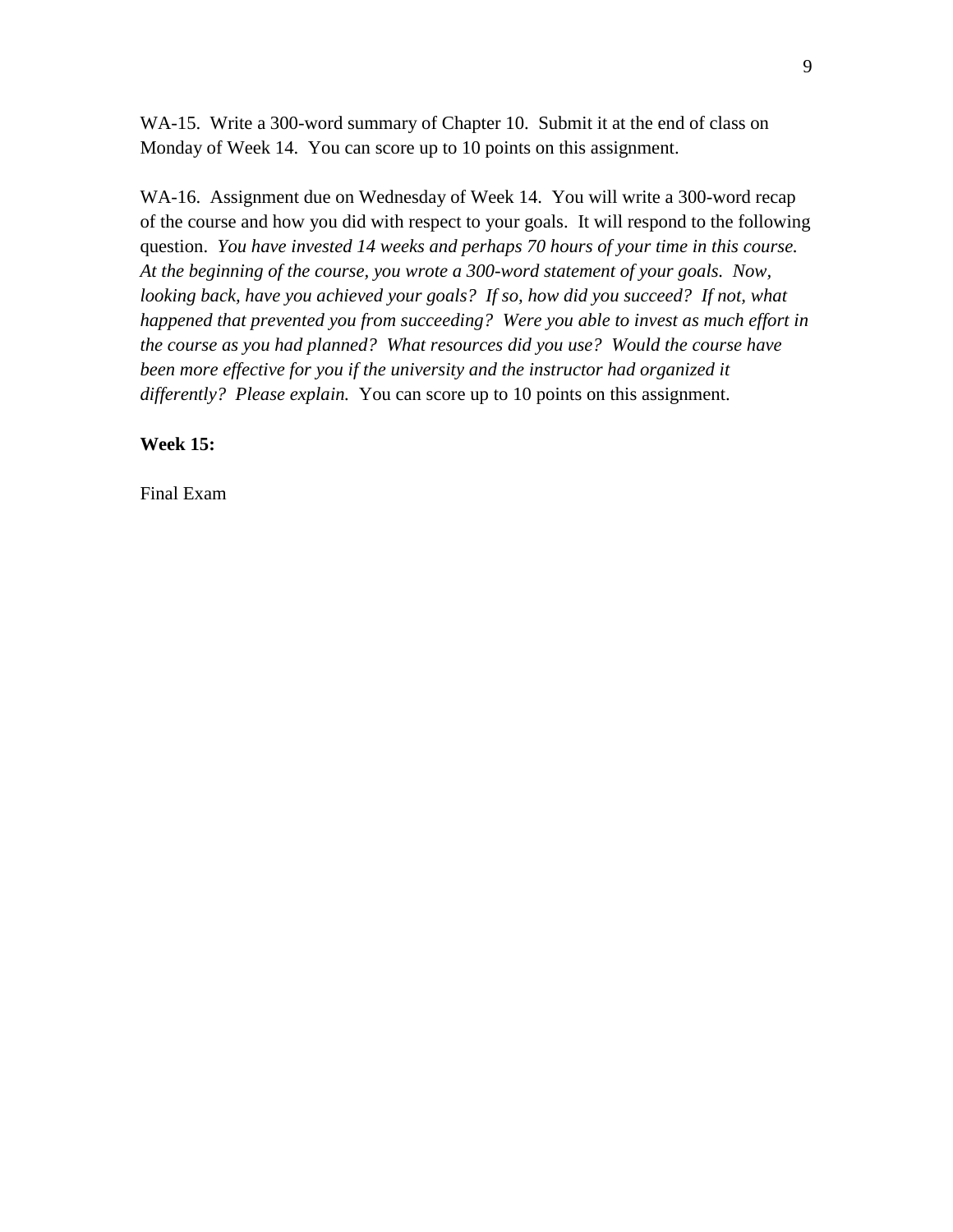#### **WILLIAM GRIFFIN, BS, MSE, MSM, JD**

Mailing address: 1 Diamond Causeway Suite 21, PMB 335 Savannah, GA 31406 Office phone: 912-349-7989 Cell phone: 912-667-1970 Email: [billgriffin@theleadershipcenter.com](mailto:billgriffin@theleadershipcenter.com)

To: Students enrolled in **CRJU 2020, Ethical Theories and Moral Issues in Criminal Justice**

August 6, 2014

Dear Students,

Welcome to our class. We will be working together during Fall Term. It is my job to help you work your way through the course.

I am an adjunct professor. That means I am a part-time employee of Armstrong. Currently I do not have an office on campus. If you want to meet with me, please call my office phone, and we can set up something. I usually arrive in the classroom about a half hour before class begins, and that could provide you with an opportunity for short discussions with me. People who make appointments get first priority.

This is the first time I have taught this course for Armstrong, and it is the first time I have worked with the Jay Albanese textbook (*Professional Ethics in Criminal Justice, Being Ethical when no one is Looking*). So you and I will be handling some new material during the coming weeks. I have read the textbook. One of the reasons why I selected it is that it is short. That provides opportunities for us to read and analyze other materials related to ethics, especially current events (You will be looking at lots of newsclips). To prepare for the class, I also read *The Quest for a Moral Compass* by Kenak Malik. It is an up-to-date history of ethics. You are not required to buy or read the Malik book, but I recommend it if you like to read and/or you plan to take other philosophy or ethics courses.

Let me provide you with some of my background. I am an attorney and an engineer. I completed graduate degrees in law, engineering and management. I worked in industry and government for three decades. I am not a criminal lawyer or a trial lawyer. I am a "desk lawyer" who focuses on business matters. That includes work in contracts, regulations (e.g., employment issues), corporate governance, and other topics. Because of my background in business, I have experience in white collar crime (e.g., embezzlement, fraud). To a minimal extent, I have been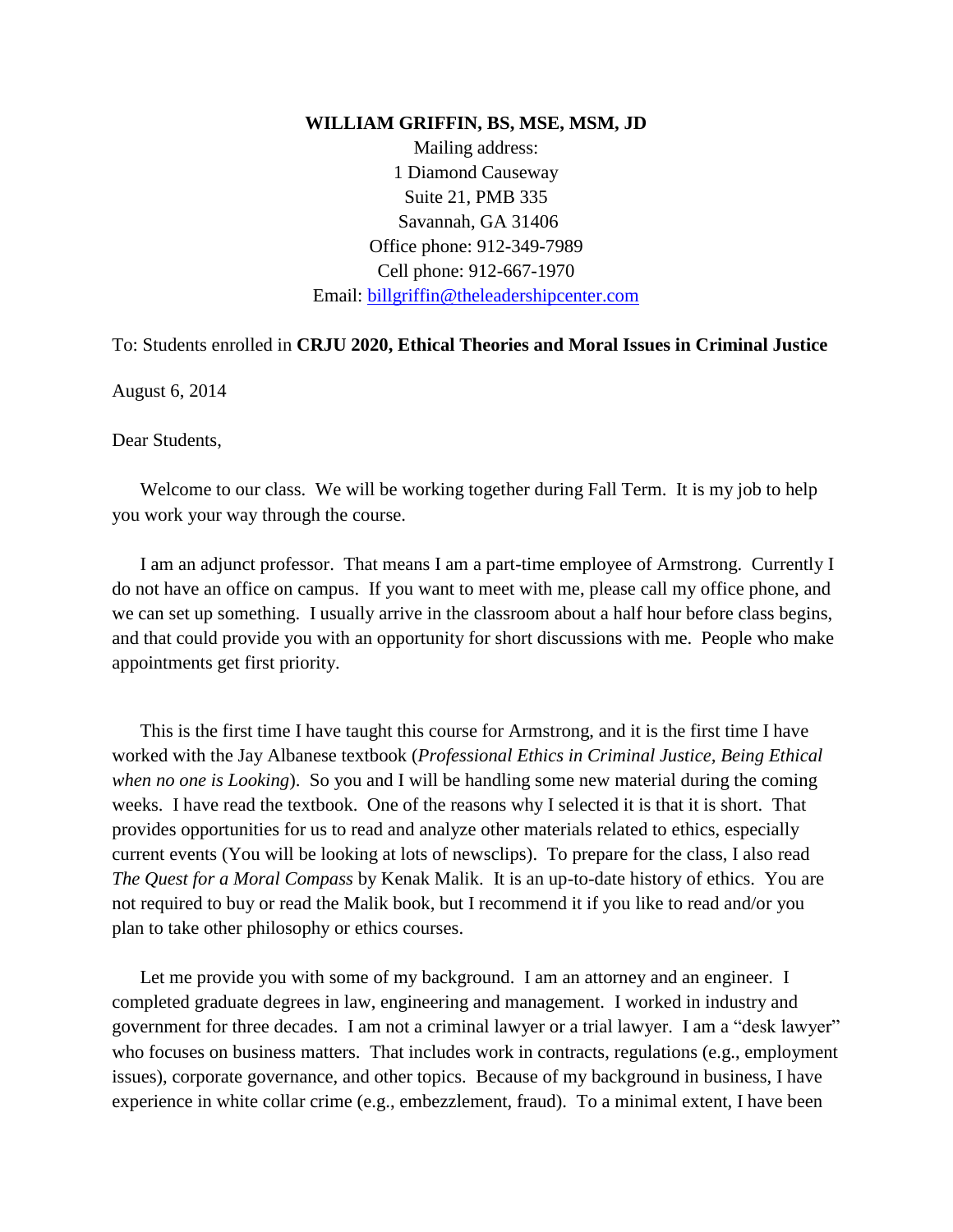the victim of crime; I have had one wallet stolen (one dollar), one car stolen (It was ancient), one rental car vandalized twice (\$400), one burglary (\$400), and one unsuccessful effort at identity theft. On two occasions, I chased people who committed crimes against other people (not recommended).

I am married to Louise Walters. She is a full time college student pursuing a PhD in Organizational Leadership.

In 2000, I began working as an adjunct professor. By 2004, I had become a full time college instructor. Since then I have taught about 100 courses in over two dozen topics (ethics, law, management, business, math, science, and engineering). I have taught three courses for Armstrong. Locally, I also teach for Webster University, Embry Riddle Aeronautical University, and Savannah Technical College. I have taught a half dozen graduate and undergraduate courses in business ethics during the past six years. For eight colleges, I have taught law courses in topics including: Business Law, Employment Law, American Law, Administrative Law, Corporations Law, Occupational Safety and Health Law, and Legal Environment for Global Organizations.

When I have taught ethics courses using a lecture method (i.e., where I present nearly all of the material), the atmosphere has been "dry." By contrast, when I have taught ethics courses using a seminar method (i.e., where students presented part of the material), the atmosphere has been lively and fun. So we will be using a seminar method to cover the material in this course. This puts a special responsibility on each student, because you will be presenting part of the course material. In particular, you need to prepare for class, you need to attend class, and you need to talk during class.

I want you to think about something else. The American public seems to be very interested in criminal justice matters. Hate crimes and the death penalty seem to attract huge attention from the media. Many of our movies and TV shows involve crime, police, and the court system. Think of how many people love to read detective fiction. So Americans seem to find crime stories entertaining. Meanwhile I believe there is an important contradiction in our culture: America has a relatively low crime rate, but we have the highest per capita rate of incarceration in the world. Does this raise ethical questions? We will talk about this during our course.

After reading this Greeting Letter, please come to the Wednesday class during Week 1 with any questions that you may have.

The Syllabus contains other information that you need to know. Please read it and come to class with questions on Wednesday of Week 1.